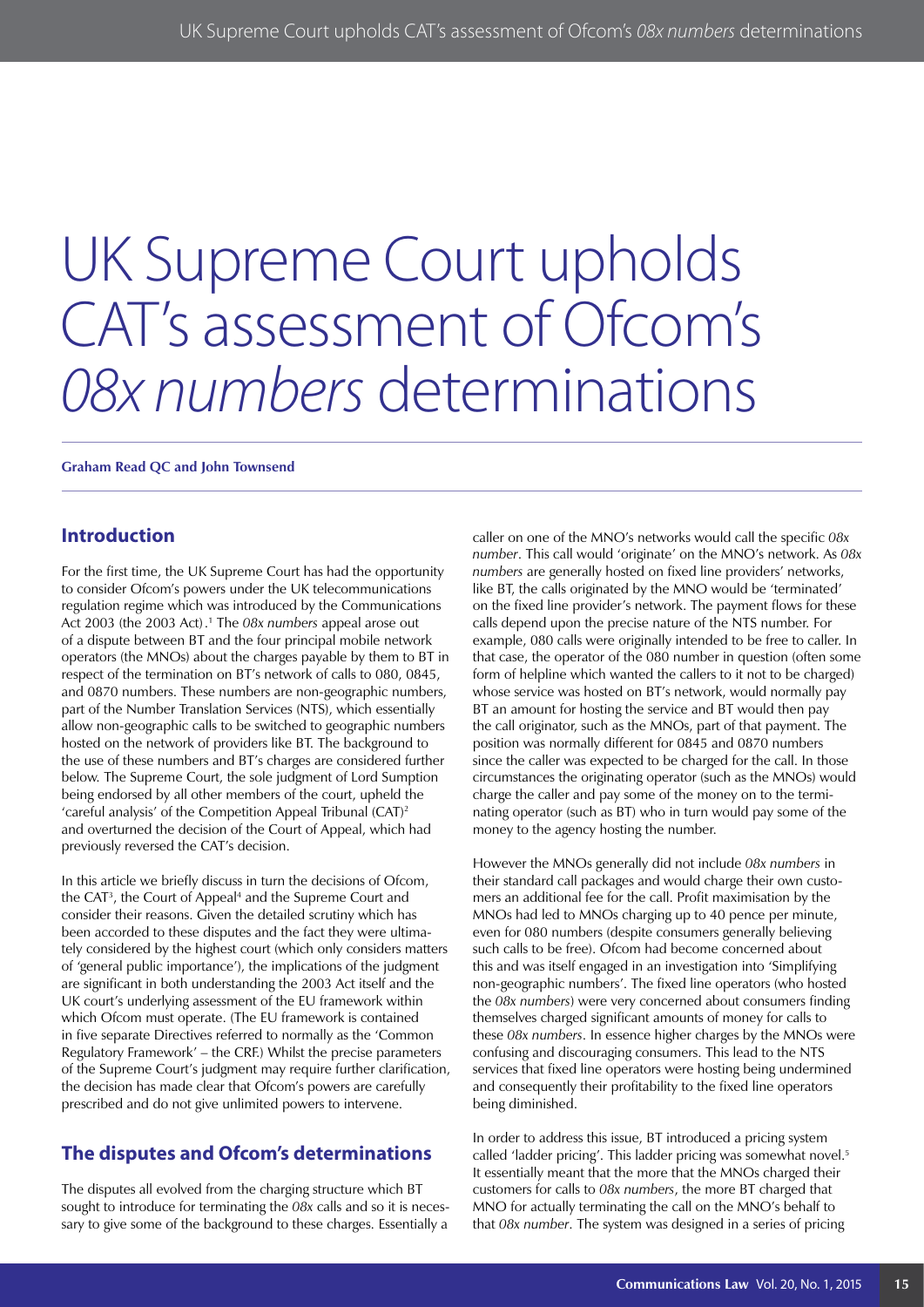stages (ladders) in order to ensure that competing MNOs would not know the precise price any other MNO was charging for the call (and so seek to avoid competition issues). When BT notified the MNOs that it was introducing this ladder pricing, as BT was permitted so to do by the contract it had with the MNOs<sup>6</sup>, each of the MNOs raised a dispute with Ofcom.

Under sections 185-191 of the 2003 Act, Ofcom has powers to resolve such disputes between communications providers. These powers reflect the requirements imposed on Member States by the CRF in article 5(4) of the Access Directive<sup>7</sup> and article 20 of the Framework Directive.<sup>8</sup> Prior to amendments to the 2003 Act which were introduced in 2011, Ofcom had extremely limited discretion to refuse a dispute once it was referred to Ofcom. Unless the dispute had not properly crystallised (for example because the parties had not properly discussed the matter between themselves before referring the matter to Ofcom) or some alternative means for resolving the dispute (within the prescribed short timeframe) existed, Ofcom had to accept and determine such a dispute. (Even after the 2011 amendments, Ofcom's discretion is still limited in certain instances).

Under section 190(2) of the 2003 Act, Ofcom is given specific (but expressly limited<sup>9</sup>) powers for resolving the dispute. Ofcom can make a declaration setting out the rights and obligations of the parties to the dispute, give a direction fixing the terms or conditions of transactions between the parties, impose an obligation on the parties to enter into a transaction between themselves on terms and conditions and also has an ancillary power to require payments or repayments to be made 'for the purpose of giving effect to a determination'. Those powers had to be exercised consistently with the requirements of EU law as, for example, is made clear in section 4 of the 2003 Act. In particular article 8 of the Framework Directive sets out the basis upon which national

regulatory authorities such as Ofcom should carry out their regulatory tasks (one of which is dispute resolution). One specific issues in the *08x numbers* case was precisely how wide ranging these powers actually were.

One feature of the dispute was that none of the parties to the dispute had had any form of relevant *ex ante* regulatory obligation previously imposed upon them. Although there was a national telephone numbering plan (which for example stated that calls to 080 numbers were intended to be free to caller) this could not be used as a means by Ofcom to control prices. Similarly there was no significant market power (SMP) obligation that had been imposed either upon BT or the MNOs in any previous market review directly bearing upon the issue of *08x* call pricing. This was to be a significant feature in the subsequent CAT Judgment.

Because BT had first introduced its ladder pricing for *08 numbers* (supposedly free phone numbers) that dispute was referred to Ofcom first and Ofcom determined the matter in February 2010. By the time the dispute in respect of 0845 and 0870 numbers was dealt with in a determination dated 10 August 2010, the evidence, and Ofcom's thinking had evolved. As a result much of the focus in the subsequent appeals was on that determination, but the issues related also to the 080 determination as well. However, both Ofcom's determinations (ie (1) *080 numbers* and (2) 0845 and 0870 numbers) adopted the same analytical framework for assessing the matter, based on three principles, all of which Ofcom considered had to be satisfied.10 In each determination Ofcom concluded that not all of its three principles were met and held that it was 'not fair and reasonable for BT to apply the new termination charges', though, the conclusions on the three principles were different between the two determinations. We summarise the principles and conclusions from the 0845 and 0870 final determination $11$  in the table below:

| <b>Regulatory Principle</b>                                                                                                                                                                                                                                                                                                                                                                                                                                                                                                                                                                                                                                     | <b>Ofcom's Conclusions</b>                                                                                                                                                                                                                                                                                                                                                                                                                                                                                                                                                                                                                                                                                                                                                                                                                                                                                                                  |
|-----------------------------------------------------------------------------------------------------------------------------------------------------------------------------------------------------------------------------------------------------------------------------------------------------------------------------------------------------------------------------------------------------------------------------------------------------------------------------------------------------------------------------------------------------------------------------------------------------------------------------------------------------------------|---------------------------------------------------------------------------------------------------------------------------------------------------------------------------------------------------------------------------------------------------------------------------------------------------------------------------------------------------------------------------------------------------------------------------------------------------------------------------------------------------------------------------------------------------------------------------------------------------------------------------------------------------------------------------------------------------------------------------------------------------------------------------------------------------------------------------------------------------------------------------------------------------------------------------------------------|
| 1. The mobile operators should not be denied the opportunity<br>to recover their efficient costs of originating calls to<br>0845/0870 numbers hosted on BT's network.                                                                                                                                                                                                                                                                                                                                                                                                                                                                                           | Principle 1 was met because BT allowed the mobile operators to<br>obtain a sufficiently large retention on 0845/0870 calls relative to<br>their retention on geographic calls.                                                                                                                                                                                                                                                                                                                                                                                                                                                                                                                                                                                                                                                                                                                                                              |
| 2.(a) The new charges should provide benefits to consumers<br>taking into account:<br>(i) the impact on retail 0845/0870 call prices (the direct effect);<br>(ii) the impact on service providers and through improved<br>services to the callers, ie consumers of 0845/0870 calls (the<br>indirect effect); and<br>(iii) the impact of the overall MNO offering to its customers (the<br>mobile tariff package effect); and<br>2.(b) The new charges should avoid a material distortion of<br>competition among:<br>(i) Termination communications providers;<br>(ii) Transit operators;<br>(iii) Originating communications providers in retail services; and | 2.(a) Ofcom considered principle 2 had a number of different<br>effects but ultimately found that this principle was not met<br>in particular:<br>(i) Ofcom found that BT's ladder pricing was likely to incentivise<br>the MNOs to reduce their 0845/0870 call prices. However the<br>magnitude of this 'direct effect' was uncertain; <sup>12</sup><br>(ii) The precise outcome of the indirect effect was not clear;<br>(iii) The effect on other MNO prices caused by the MNOs using<br>revenue for originating calls on 0845/0870 numbers (the<br>waterbed effect or mobile tariff package effect) was likely to<br>be negative;<br>(iv) The overall effect therefore was uncertain as to whether there<br>would be a benefit or not to consumers.<br>2(b) As regards competition, Ofcom found in certain areas<br>the risk of distortion was likely to be 'low' (eg between<br>communication providers). However in other areas there |
| (iv) MNOs in wholesale sales to mobile virtual network operators.<br>3. The charges should be reasonably practicable to implement.                                                                                                                                                                                                                                                                                                                                                                                                                                                                                                                              | were 'concerns' which were not clear cut. <sup>13</sup><br>Ofcom considered that BT's proposed termination charges were<br>'complicated' for other communication providers to implement<br>and could have 'unintended and unforeseen consequences'.<br>Accordingly principle 3 was not met. <sup>14</sup>                                                                                                                                                                                                                                                                                                                                                                                                                                                                                                                                                                                                                                   |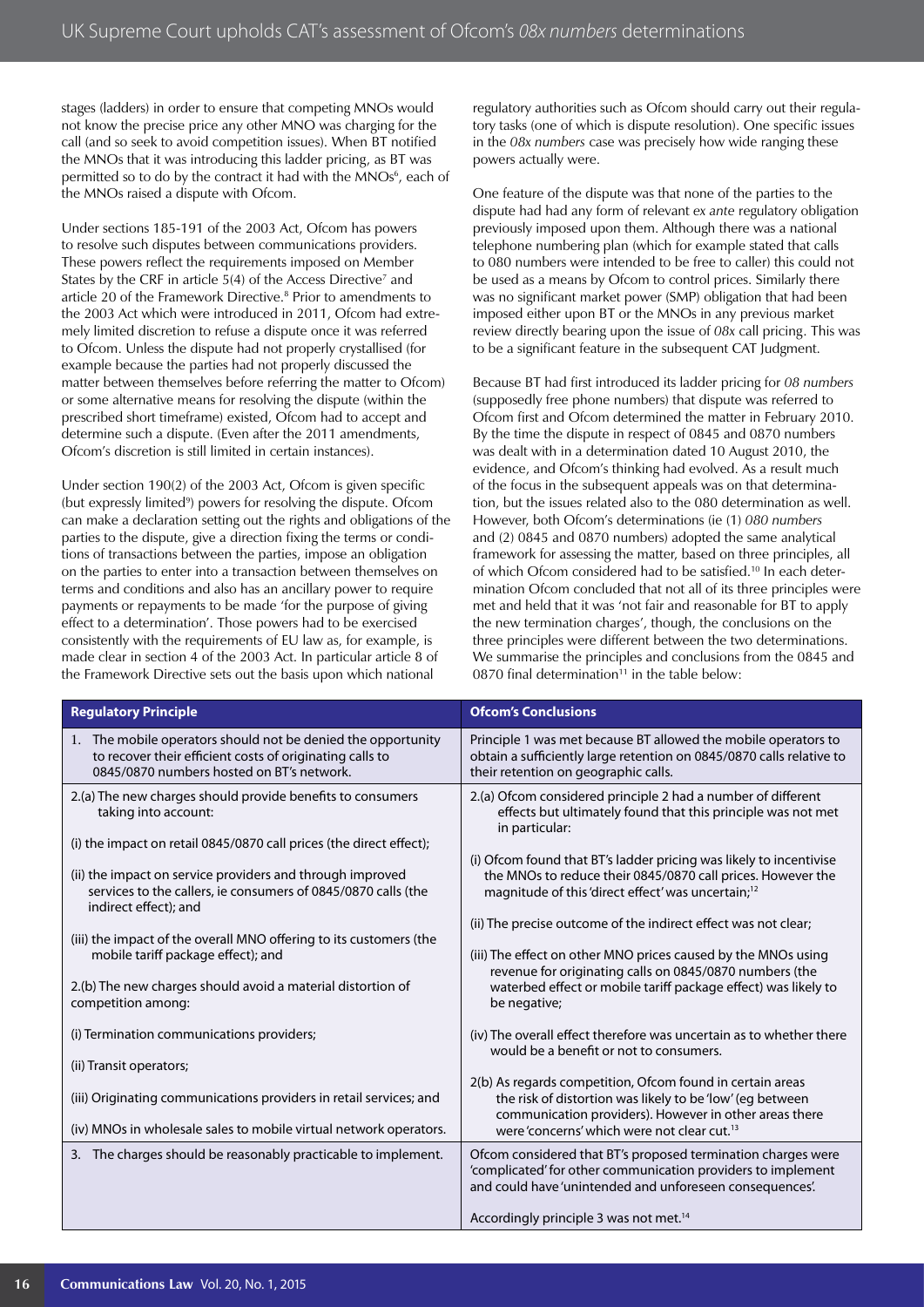## **The appeals to the CAT**

Although the MNOs had been successful in Ofcom's determinations (ie setting aside BT's price charges), EE still appealed on the basis that Ofcom's reasoning was flawed. EE argued that, if ladder pricing was allowed, (i) it would not result in 'cost orientated pricing' and would therefore improper and (ii) it would have been an improper policy preference by Ofcom and essentially 'price control' through the back door. Both these arguments were essentially rejected by the CAT.<sup>15</sup> These arguments were taken no further in the appellate process and so the CAT's judgment on these points remains definitive.

Whilst broadly accepting the approach Ofcom had adopted, BT appealed contending that Ofcom had misapplied the principles and reached the wrong conclusion.16 Under sections 192 and 195 of the 2003 Act the appeal by the tribunal was to be decided as an 'appeal on the merits'.<sup>17</sup> The tribunal therefore conducted a detailed analysis of the evidence, and a wide-ranging assessment of Ofcom's role. In the course of the hearing before the CAT much economic evidence was adduced as to the precise economic effects. The conclusions about this evidence was dealt with at various stages throughout the judgment of the tribunal. Having heard all the material though CAT found as a matter of fact that principles 1 and 3 (as defined above) were satisfied. In respect of principle 3 this reversed Ofcom's finding in the 0845 and 0870 determination (though not Ofcom's finding in the 080 determination) . 18 This point was not challenged on appeal.

Principle 2 was less clear cut. The CAT considered 11 'potentially relevant factors' (one of which was the issue of practicality, principle 3, referred to above).<sup>19</sup> Some of these factors were dismissed as irrelevant, for example BT's motivation in introducing the lower pricing and the review which was ongoing by Ofcom into NTS numbers.<sup>20</sup> It dealt with other factors in some considerable depth, for example the precise magnitude of the direct effect, which it held could not be ascertained $2<sup>1</sup>$  and the precise nature of the 'waterbed effect' the size of which it was again held could not be ascertained.<sup>22</sup> The CAT essentially agreed with Ofcom's analysis save in respect of three specific issues.<sup>23</sup> These three factors were:

- **1** BT's rights to change the agreement;
- **2** The regulatory obligations and duties on the parties (which as already explained above were absent); and
- **3** The effect on competition.

In particular the CAT held that

*the introduction of the [ladder pricing] would not have the effect of distorting competition … What is more we consider the imposition of a stringent test for the introduction of price changes by BT itself has the effect of distorting competition, by placing a restraint on pricing freedom not only on BT, but on any other terminating CP which might wish to introduce similar pricing structures …24 Likewise the CAT considered BT's contractual rights were important.25*

The fact that Ofcom found the whole of the 'welfare assessment' to have been inconclusive should not have prevented the pricing change introduced by BT in light of BT's private law rights and the finding that disallowing the price change might act as a fetter on competition.26 Based on this the CAT found that all the factors in the case, when properly assessed, led to the *opposite* conclusion

to that which Ofcom had reached and the CAT reversed Ofcom's determinations allowing BT's appeal.<sup>27</sup>

# **The Court of Appeal**

The MNOs appealed to the Court of Appeal (Lloyd LJ, Etherton LJ and Elias LJ). An appeal to the CAT is an appeal on the merits whereas an appeal to the Court of Appeal can only be on a point of law.28 Despite the CAT being a 'specialist tribunal' set up precisely to deal with complex economic issues, the Court of Appeal rejected the CAT's analysis. Although the Court of Appeal is always under immense time pressures, it is always dangerous for courts to opine on a complicated sector like the telecommunications sector without a full understanding of all the issues involved. For example, it is perhaps rather unfortunate that the Court of Appeal should have rejected the CATs analysis, when as Lloyd LJ himself noted, the Court of Appeal had not actually heard proper argument on what an appeal on the merits to the CAT means<sup>21</sup> (and it follows, how that might have impacted on the CAT's conclusions). Essentially the Court of Appeal decided that the CAT and the tribunal had 'identified the wrong question … [and] came to the wrong answer …'.30 The Court of Appeal rejected each of the three factors that the CAT had considered Ofcom itself had failed properly to take into account (ie the absence of any regulation, the contractual rights and the potential detriment to competition).31

However, underlying the Court of Appeal's approach was a more fundamental issue, namely that Ofcom, in the dispute resolution process, enjoyed very wide powers of regulation. As Lloyd LJ indicated at paragraph 81:

*To my mind there is a good deal of force in the submission made on behalf of Ofcom that the Tribunal's emphasis on commercial freedom or on the absence of ex ante regulation is essentially very similar to the approach adopted by Ofcom in the TRD case, which the Tribunal in that case described as a fundamental error.* 

The CAT in the *08x numbers* case was therefore perceived to have placed an unduly restrictive fetter on Ofcom's powers. If the Court of Appeal's decision had stood that would inevitably give Ofcom more latitude in restricting commercial freedom in dispute resolution cases.

## **The Supreme Court's assessment**

The Court of Appeal's approach was resoundingly dismissed by the Supreme Court. Lord Sumption in his judgment spent some time setting out and considering the CRF and their objectives. Lord Sumption noted that:

*The dispute functions of Ofcom have often been described as regulatory … it is unquestionably true that the dispute resolution functions of the national regulatory authorities are part of the regulatory scheme … but the description of dispute resolution as "a form of regulation in its own right" is apt to mislead without some analysis of what is meant by it.32*

Thus Ofcom was performing a mixture of adjudicatory and regulatory functions and the terms of the contract 'are the necessary starting point for this process.<sup>'33</sup> Clearly, the regulatory scheme did and could impact upon the contractual term, but as Lord Sumption noted 'this does not mean that Ofcom can do what